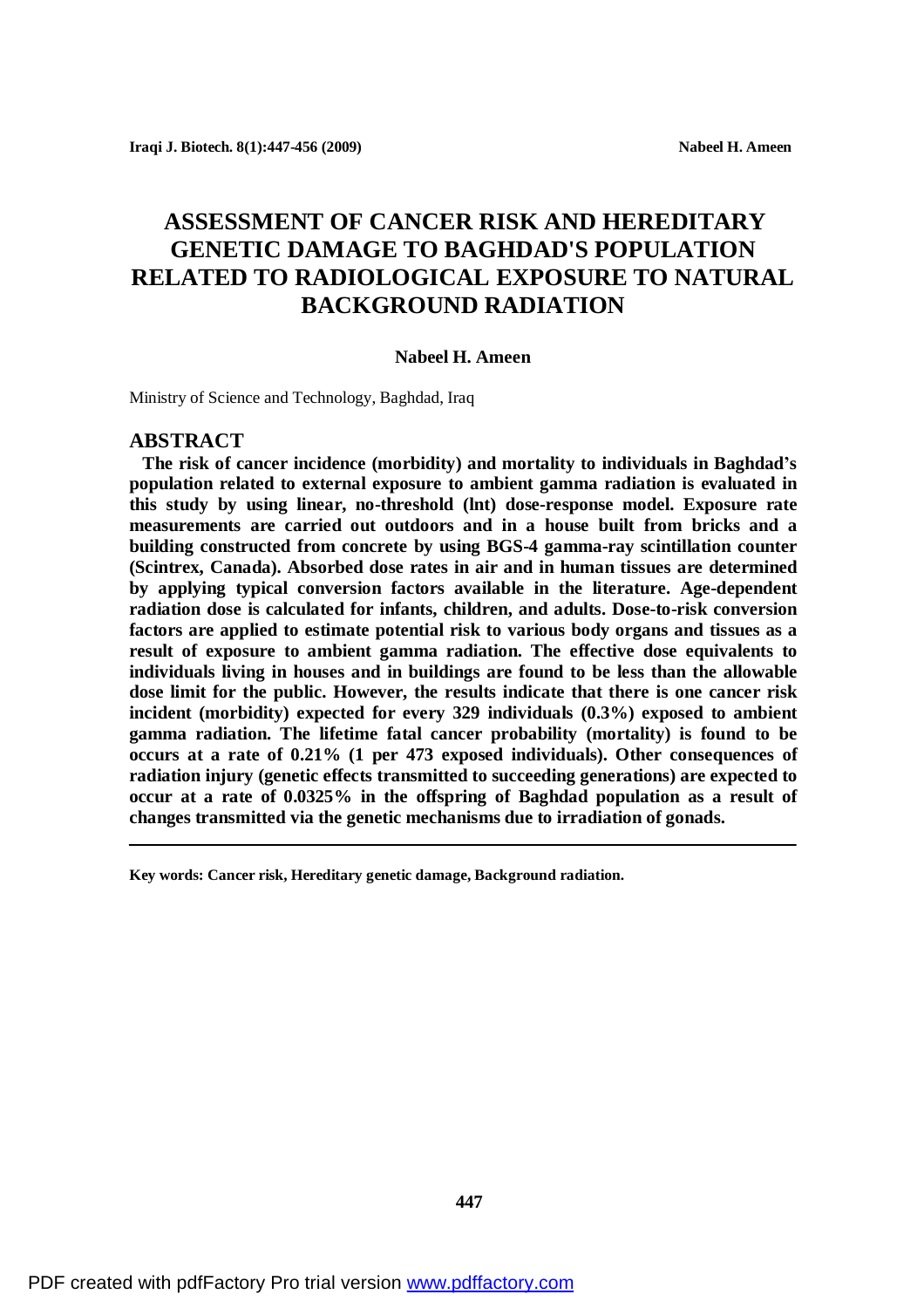# **تقدير مخاطر الإصابة بالأورام السرطانية والتأثيرات الجينية الوراثية لسكان مدينة بغداد بسبب التعرض للنشاط الإشعاعي الطبيعي**

**نبيل هاشم أمين** 

دائرة المواد الخطرة وبحوث البيئة، وزارة العلوم والتكنولوجيا

#### **الخلاصة**

 **أجرى في هذه الدراسة تقدير خطورة الإصابة بالسرطان المميت لسكان مدينة بغداد بسبب التعرض الخارجي للنويدات المشعة الطبيعية المنشأ بإستخدام نظرية LNT. تم قياس معدلات التعرض للنشاط الإشعاعي الطبيعي بإستخدام جهاز -4BGS. أستخدمت معاملات تحويل الجرع في تقدير معدلات الجرع الإشعاعية الممتصة في الهواء وفي جسم الإنسان للأشخاص البالغين والأطفال. كما أستخدمت معاملات تحويل الجرع – إلى – الخطورة في تقدير مخاطر الإصابة بالأورام السرطانية لمختلف أعضاء وأنسجة جسم الإنسان. وبينت النتائج أن معدلات الجرع الإشعاعية المكافئة للأشخاص الساكنين في البيوت والشقق هي أقل من الحدود المسموح بها. أظهرت النتائج احتمالية حصول عيوب وراثية بمعدل %0.0325 من الأجيال القادمة لسكان مدينة بغداد كنتيجة للأضرار الجينية التي قد تلحق بالجينات الوراثية بسبب تعرض الغدد التناسلية للنشاط الإشعاعي الطبيعي.**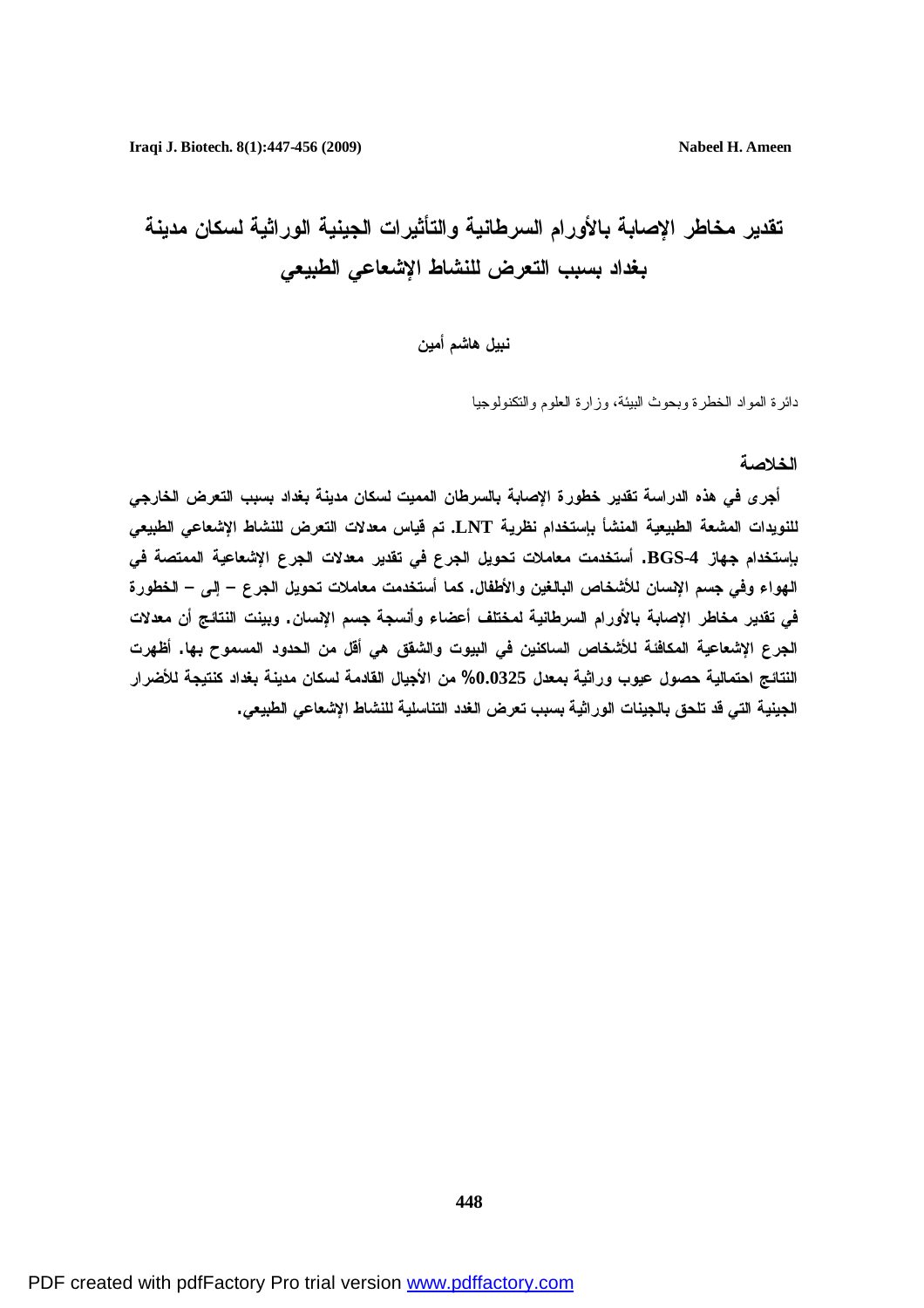#### **INTRODUCTION**

Gamma energy is a high-energy electromagnetic radiation that can penetrate most substances. Because of its high energy, gamma radiation can penetrate the human body from the outside and damage cells, which would lead to cancer later in life (1). Humans are exposed to many sources of radiation in the environment of which natural sources are the most important ones (2). Natural sources deliver the highest radiation dose that people normally receive. The average annual dose from natural sources is  $2.4 \text{ mS}_v$ , which is a reference level representing the average 1-5 mS<sub>v</sub>, and in extreme cases to 1  $S_v$  or more (3). The term natural radiation background is used to designate naturally occurring radioactive materials and high-energy radiations. The various members of the uranium, thorium families and a radioactive isotope of potassium are the most important naturally occurring radioactive materials. Naturally occurring radiations are due partly to these natural radioactive materials and partly to the cosmic radiation. The total background radiation levels to which people may be exposed are of considerable interest. Measurements are usually made with ionization chambers and the results expressed in milli roentgens per year, i.e. in terms of the rate of energy absorption. The sea-level value is about 0.01 mR/h (88 mR/y) in regions of low background but will be considerably higher in many places (4). The aims of this study are:

 Make quantitative estimations of the biologically damaging effects associated with exposure of Baghdad inhabitants to natural background radiation by using a hypothetical linear no threshold (LNT) statistical model. The specific risks concerned in this study focus on the ionizing radiation as the cause, cancer morbidity, mortality (an abnormal process in which cells begin a phase of uncontrolled growth and spread) and genetic effects transmissible to progeny as the response. The assessed harmful consequences of ionizing radiation include somatic effects (risk of cancer, leukemia, sterility, cataracts, reduction in lifespan) and genetic damage (increasing the mutation rate in chromosomes and genes, affects future generations).

 Investigate the effect of the type of dwellings (single family house or flat) and materials of construction on the dose received by its occupants.

To determine which population group (infants, children or adults) should be the primary target for radiation protection.

 Risk, may be defined as the chance of encountering the potential adverse effects of human or ecological exposures to environmental hazards. In general terms, risk is the probability of harm or loss, which may also be considered as a product of probability and the severity of consequences (5). Four steps have been defined by both the National Academy of Sciences and the U.S. Environmental Protection Agency (EPA) for the assessment of risk from hazardous wastes (6,7):

1. Hazard identification: the chemicals present at the site and their characteristics; i.e., source analysis.

2. Exposure assessment: potential transport of the chemicals to receptors and levels of intake; i.e., pathway analysis.

3. Toxicity assessment: including the determination of numerical indices of toxicity; i.e., receptor analysis.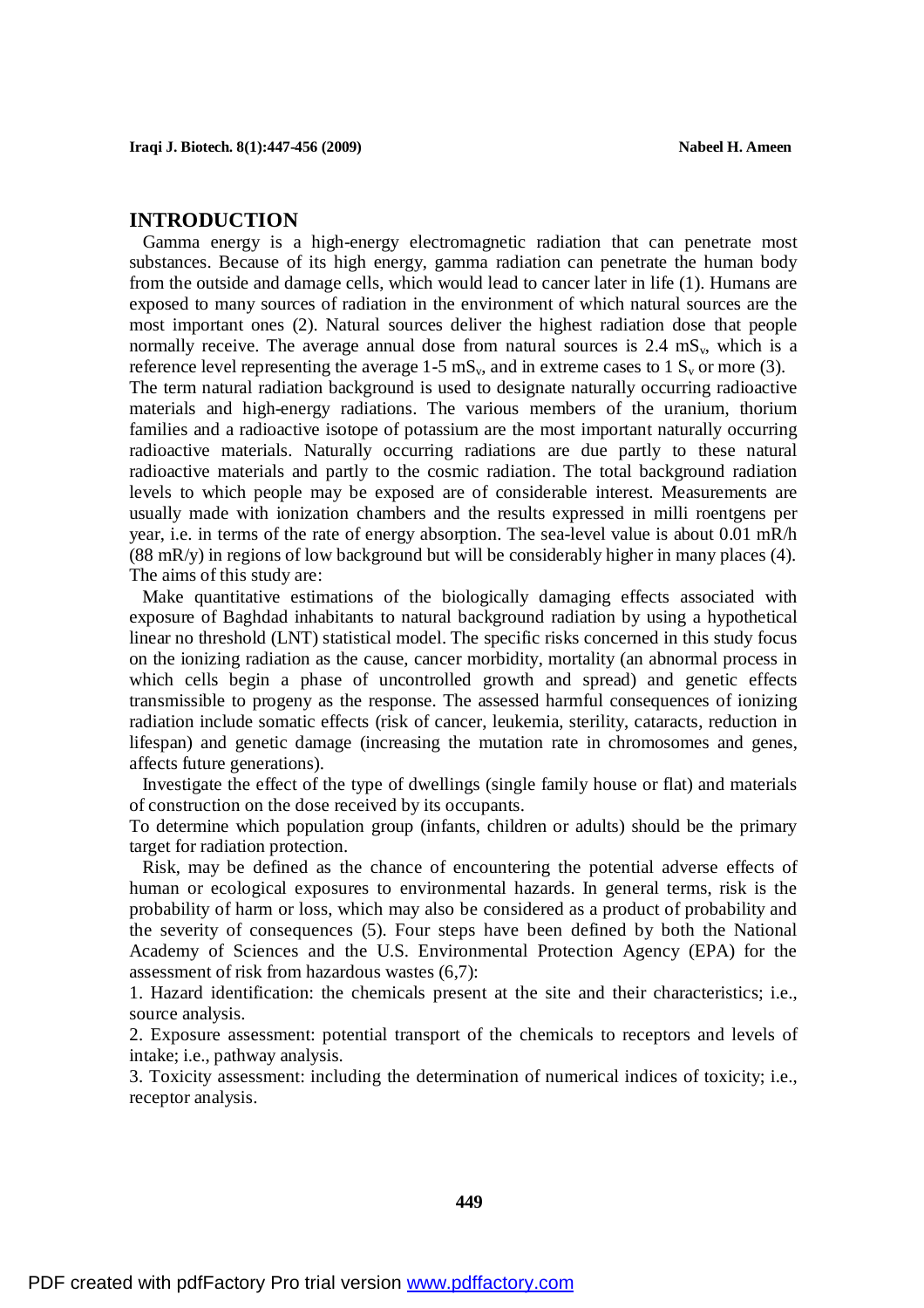4. Risk characterization: involving the determination of a number that expresses the risk, such as one in one hundred (0.01), or one in one million  $(1x10<sup>-6</sup>)$ .

 Radiation causes ionizations in the molecules of living cells. These ionizations result in the removal of electrons from the atoms, forming ions or charged atoms. The ions formed then can be go on to react with other atoms in the cell, causing damage. An example of this would be if a gamma ray passes through a cell, the water molecules near the DNA might be ionized and the ions might react with the DNA causing it to break (8).

#### **MATERIALS AND METHODS**

#### **Human Exposure Assessment**

 The exposure rates were measured 1m above the ground in Baghdad city (all measurements are carried out in 2002) by using BGS-4 Gamma-ray Scintillation Counter (Scintrex, Canada), which is a thallium-activated sodium iodide detector (ownered by Ministry of Science and Technology-Iraq). The instrument was calibrated with a thorium standard source (TS-3 thorium oxide source) supplied by the manufacturer and Cs-137 standard source (Amersham). The display in c.p.s was converted to exposure rates in μR/hr as measured by the instrument by using equation below (9):

$$
c.p.s \times \frac{1}{8.27} = \frac{mR}{hr} \tag{1}
$$

 One roentgen (R) of exposure dose to a specific volume of air at standard conditions results in the absorbed dose of 0.87 rad(10). One rad (radiation absorbed dose) is equivalent to 0.01 Gray (Gy). A coefficient of 0.7 Sv/Gy is used to convert absorbed dose rate in air to effective dose equivalent. UNSCEAR 1993 report provides coefficients for exposure to terrestrial gamma rays for adults (0.72 Sv/Gy), children (0.80 Sv/Gy) and for infants (0.93 Sv/Gy) as reported from UNSCEAR (11).

 The exposure rate measurements were carried out inside and outside of two types of dwellings located in Baghdad city (Baghdad Al-Jadeda region):

1. Building constructed from concrete, consists of five stories,

2. Single family house consists of two stores, constructed from bricks.

The standard error of the arithmetic mean  $S.E(\overline{x})$  for the exposure rate readings is estimated by using equation below (12):

$$
S.E(\overline{x}) = \frac{S_x}{\sqrt{n}} \tag{2}
$$

where  $S_x$  is the standard deviation of the exposure rate readings of size (n).

 Exposure is defined as contact of an organism, such as humans or endangered species with a contaminant. Exposure assessment is the estimation of the magnitude, frequency, duration, and route of exposure (13). The purpose of exposure assessment is the estimation of the contaminant concentrations and dosages to the population at risk (5).

 Observed radiation affects (or effects the other types of noxious agents) may be broadly classified into two categories, stochastic and non-stochastic effects. In the context of radiation protection, the main stochastic effects are cancer and genetic effects. The results of exposure to a carcinogen or to a mutagen are an increase in the probability of occurrence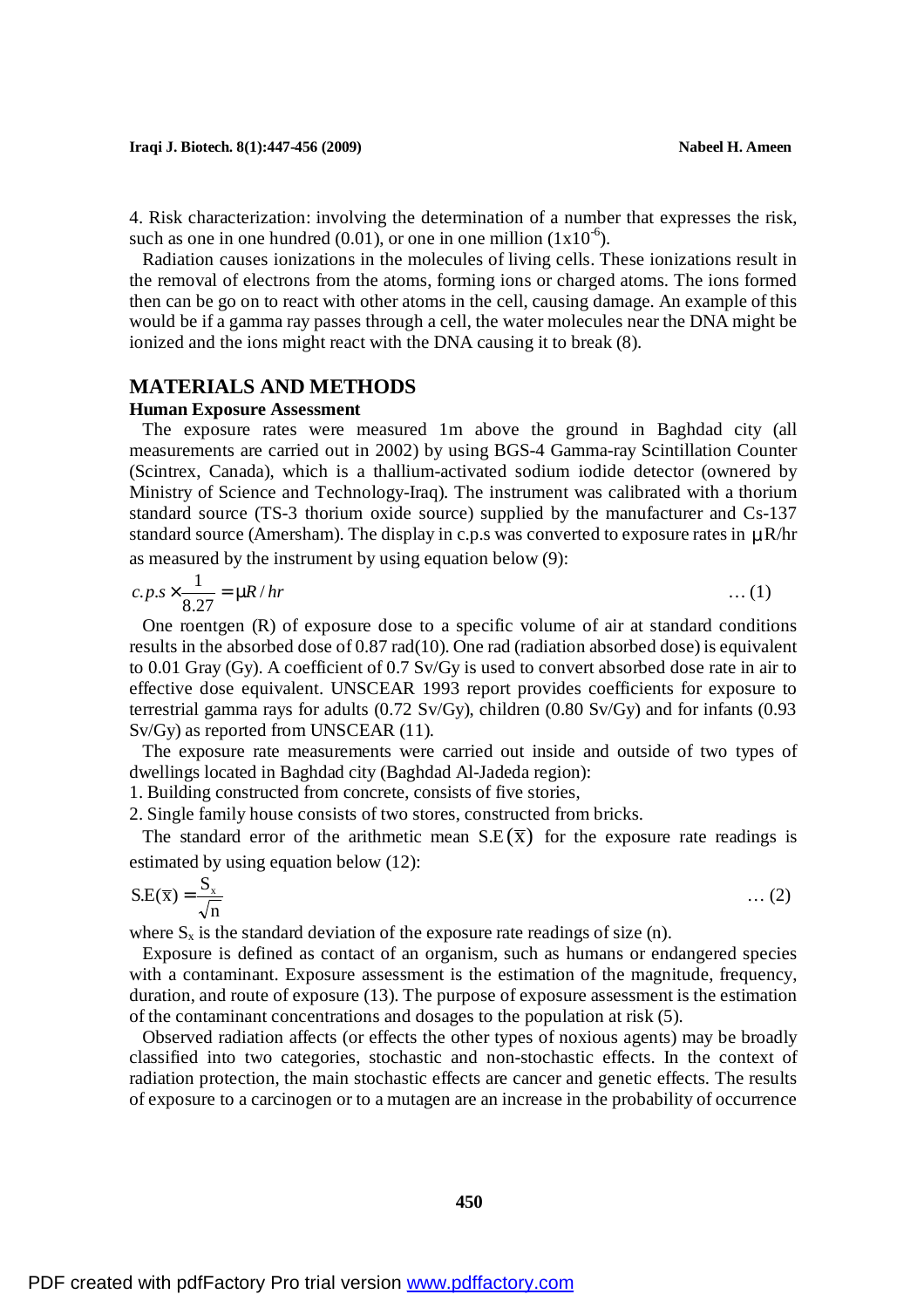#### **Iraqi J.** Biotech. 8(1):447-456 (2009) Nabeel **H. Ameen**

of the effect with the increase in probability being directly proportional to the size of the dose (14). Radiation doses to exposed individuals in Baghdad population are estimated by using equation below:

Radioation dose rate 
$$
(\overline{H}_i)
$$
 for adults=Exposure rate  $\left(\frac{\mu R}{hr}\right) \times 10^{-3} \times 0.87 \left(\frac{rad}{R}\right) \times 0.01 \left(\frac{Gy}{rad}\right) \times 0.7$ 

\n0.01  $\left(\frac{Gy}{rad}\right) \times 0.7$ 

\n0.7  $\left(\frac{Sv}{Gy}\right) \times 24$ 

\n0.4  $\left(\frac{hr}{day}\right) \times 365$ 

\n0.5  $\left(\frac{day}{y}\right) \times 365$ 

The collective effective dose equivalents  $S_E$  (human-Sv/y) were assessed according to the following expression (17):

$$
S_{E} = \overline{H}_{i}.N(\overline{H})_{i} \tag{3}
$$

where  $\overline{H}_i$  is the effective dose equivalent and  $N(\overline{H})_i$  is the number of individuals in population subgroup i receiving an average dose dose equivalent of  $\overline{H}_{i}$ .

#### **Toxicity assessment and risk characterization**

 The final step in a risk assessment is to bring the various studies together into an overall risk characterization (15). The radiation risk to individual members in Baghdad population is estimated in this study by using the following expression:

Risk = Does 
$$
\left(\frac{mSv}{y}\right) \times 10^{-3} \left(\frac{Sv}{mSv}\right) \times \text{Lifetime (y)} \times \text{Risk Factor} \left(\frac{Risk}{Sv}\right) \dots (4)
$$

where Risk  $=$  the probability of carcinogenic risk (dimensionless), lifetime exposure is taken to be 70 y (standard exposure duration for an adult exposed to a carcinogen) as reported in Masters and Gilbert(15).

 Estimation of the potential risk from low levels of ionizing radiation requires application of dose-to-risk conversion factors to an estimate of the dose. For external sources of linear energy transfer (LET) radiation that provide nearly uniform irradiation of the body, the risk of cancer incidence (morbidity) and mortality as a function of external dose can be closely approximated using the conversion factors of  $8 \times 10^{-2}$  and  $6 \times 10^{-2}$  risk per sievert (Sv), respectively (16). Morbidity and mortality risks to specific body organs and tissues can be estimated by means of the risks factors listed in Table(1). Lethality is that fraction of cancer incidence that results in fatality, while survivability is that fraction of cancer incidence that does not result in a fatality (Survivability=1–Lethality). The risk coefficient for genetic effects in all generations following the radiation exposure of adults is  $0.01 \text{ Sv}^{-1}(18)$ .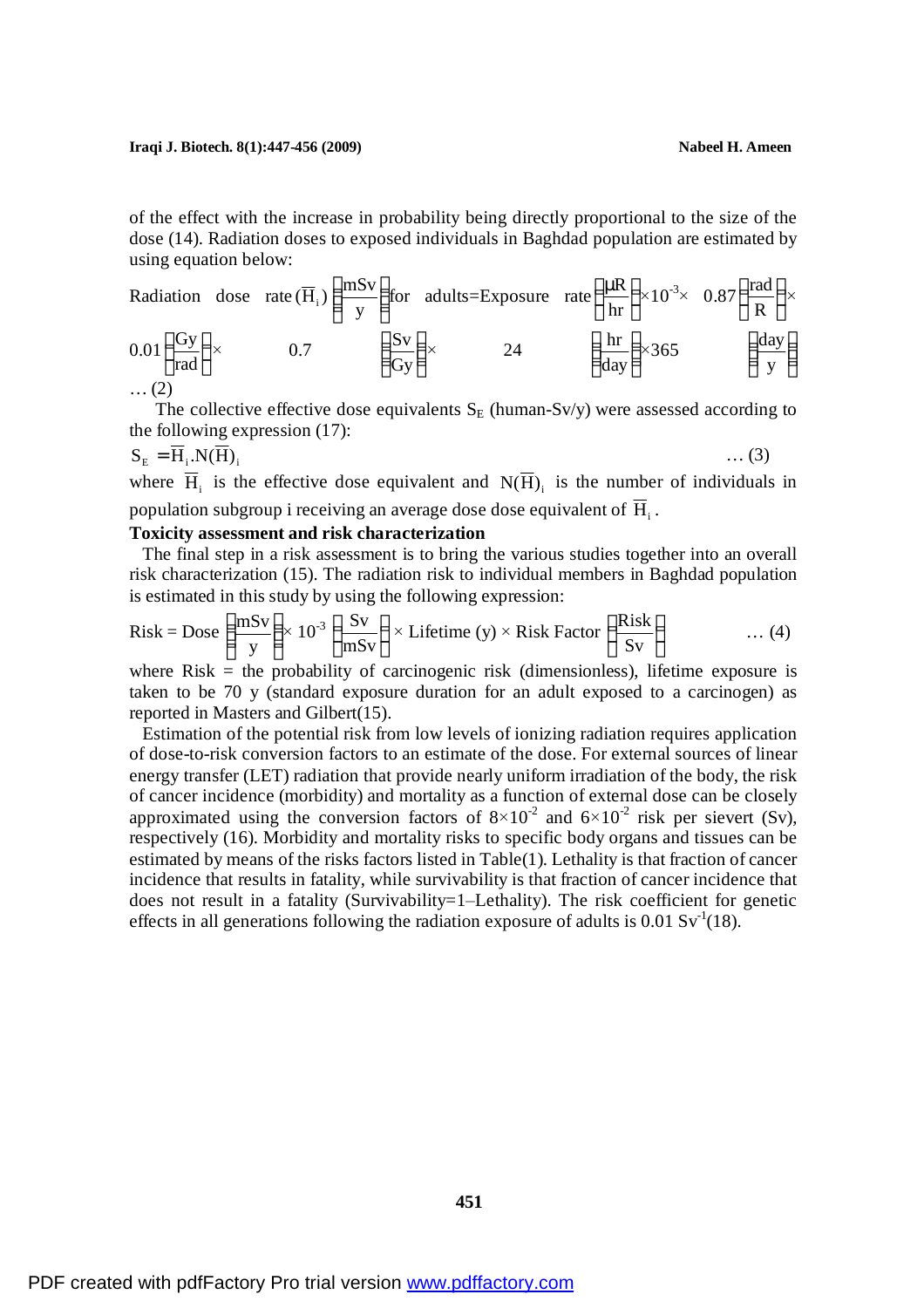| Cancer                    | <b>Radiation mortality</b><br>(risk per rem) | <b>Radiation incidence</b><br>(risk per rem) | Lethality | <b>Survivability</b> |
|---------------------------|----------------------------------------------|----------------------------------------------|-----------|----------------------|
| <b>Bladder</b>            | 0.00003                                      | 0.00006                                      | 0.5       | 0.5                  |
| Bone surface              | 0.000005                                     | 0.00001                                      | 0.7       | 0.3                  |
| <b>Breast</b>             | 0.00002                                      | 0.00004                                      | 0.5       | 0.5                  |
| Colon                     | 0.000085                                     | 0.00015                                      | 0.55      | 0.45                 |
| Leukemia (Bone<br>marrow) | 0.00005                                      | 0.00005                                      | 0.99      | 0.01                 |
| Liver                     | 0.000015                                     | 0.00002                                      | 0.95      | 0.05                 |
| Lung and Bronchus         | 0.000085                                     | 0.00009                                      | 0.95      | 0.05                 |
| Oesophagus                | 0.00003                                      | 0.00003                                      | 0.95      | 0.05                 |
| Ovary                     | 0.00001                                      | 0.00001                                      | 0.7       | 0.3                  |
| Skin                      | 0.000002                                     | 0.001                                        | 0.002     | 0.998                |
| Stomach                   | 0.00011                                      | 0.00012                                      | 0.9       | 0.1                  |
| Thyriod                   | 0.000008                                     | 0.00008                                      | 0.1       | 0.9                  |
| Remainder                 | 0.00005                                      |                                              |           |                      |

**Table (1): Risks factors to various body organs and tissues (Sv=100 rem). IAEA(20)** 

#### **Genetic damage of radiological exposure**

 The genetic injury or damage to Baghdad population from radiation exposure is estimated in this study from the total number of human-sieverts delivered to the gonads. This may be premature death, inability to produce offspring, susceptibility to disease, or any number of changes of lesser or greater importance (20). The genetic risk coefficient for gonads is taken to be  $4x10^{-3}$  Sv<sup>-1</sup> for the first 2 generations (22) and 0.01 Sv<sup>-1</sup> for all generations (18).

### **RESULTS AND DISCUSSION**

 Multi-step risk assessment process is used in this study to predict the biologically damaging effect of public exposure to natural background radiation. The  $1<sup>st</sup>$  step is making quantitative measurements of the ability to produce ionization in air or the exposure dose to individuals in Baghdad population living in the area of the study by using BGS-4 Gammaray Scintillation Counter (SCINTREX, Canada) and the results are expressed in micro roentgen per hour(μR/hr). Extensive measurements of the natural γ-radiation background in the indoor and outdoor air spaces are made. The  $2<sup>nd</sup>$  step is estimation of the absorbed dose rate in air (in μrad/hr) and biological dose in human tissues and organs (in mSv/y) for local inhabitants by using a series of conversion factors available in the literature. The last step is making a correlation between the dose administered and the radiation injury produced by using a linear, no-threshold (LNT) dose-response statistical model. The exposure rates measurement were carried out outdoors and in the indoor air space of a house built from bricks and a building constructed from concrete located in Baghdad city, Baghdad Al-Jadida region. The annual individual whole body dose to members in Baghdad population from external sources of ionizing radiation originates from cosmic rays and from γ -emitting radionuclides in the atmosphere, earth's crust and earth-derived building materials. The standard error of the exposure rate readings listed in Table(2) for indoor exposure (house and flat) and for outdoor exposure is estimated to be 0.133, 0.170, and 0.184 μR/h, respectively. The contribution of outdoor γ -radiation sources (such as soil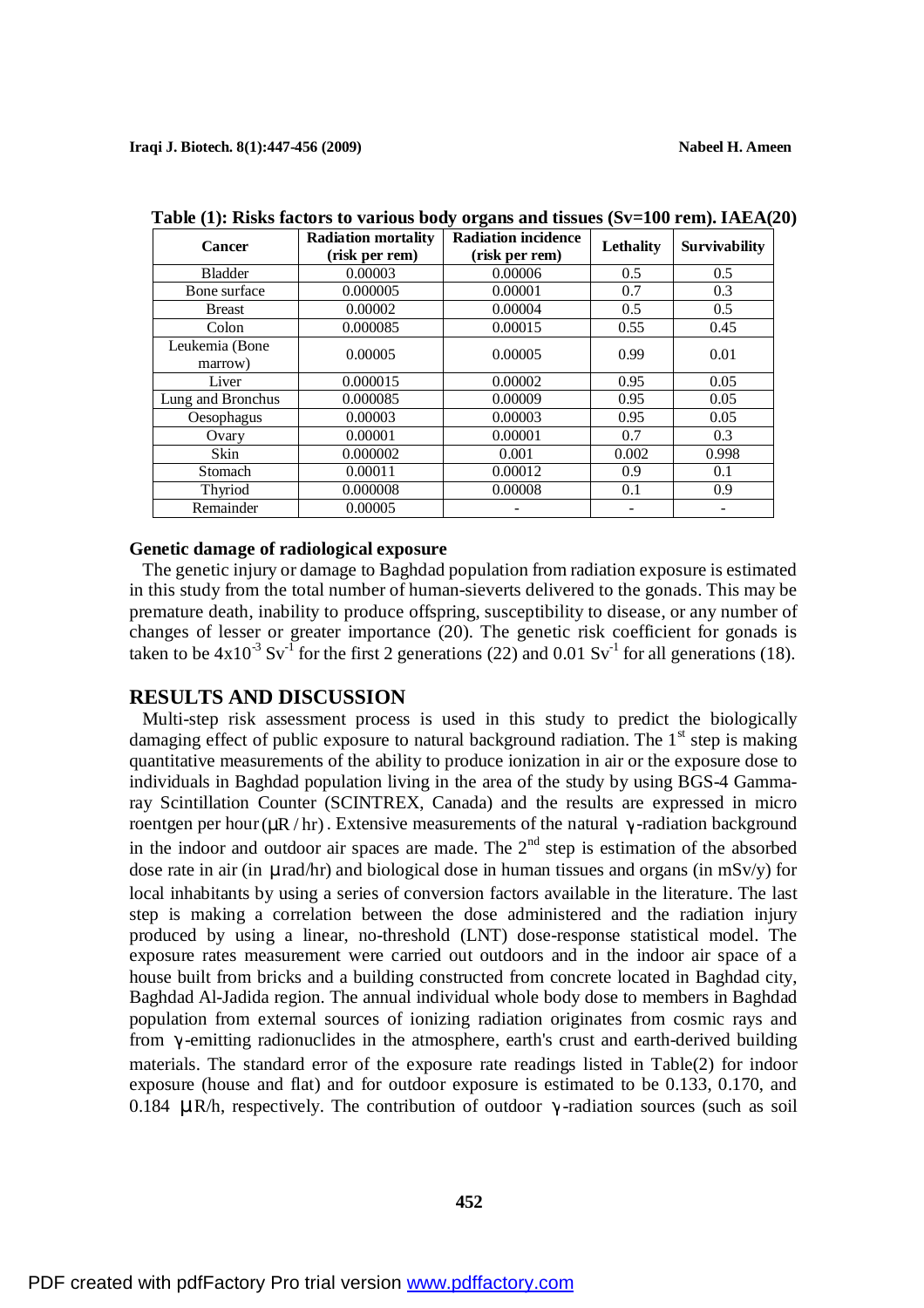containing naturally occurring radioactive materials and cosmic ray) is insignificant. Stepby-step computation of the effective dose equivalent from the exposure rates.

| <b>Parameters</b>                                                              | <b>Dwelling Type</b>  |                            |  |
|--------------------------------------------------------------------------------|-----------------------|----------------------------|--|
|                                                                                | <b>House (Bricks)</b> | <b>Building (Concrete)</b> |  |
| Ambient $\gamma$ -radiation level, outdoor( $\mu$ R/hr)<br>$7.01(6.77 - 7.37)$ |                       |                            |  |
| Ambient $\gamma$ -radiation level, indoor( $\mu$ R/hr)                         | 10.592 (9.431-11.279) | 9.158 (7.617-10.761)       |  |
| Absorbed dose rate in air $(\mu \text{ rad/hr})$                               | 8.591772              | 7.593708                   |  |
| Absorbed dose rate in air $(\mu Gy/hr)$                                        | 0.085918              | 0.075937                   |  |
| Effective dose equivalent $(mSv/y)$                                            | 0.541                 | 0.465646                   |  |
| Lifetime morbidity risk (whole body)                                           | 1 per 329             | 1 per 372                  |  |
| Lifetime mortality risk (whole body)                                           | 1 per 439             | 1 per 497                  |  |

**Table (2): Exposure rates, effective doses, morbidity and mortality risks from lifetime (70 years) external exposure to indoor and outdoor ambient gamma radiation.** 

 The actual doses to Baghdad's population inferred from measurements cover a somewhat narrow range owing to the fact that most occupants live in habitable structures less variable in their radioactive content. The natural background  $\gamma$ -radiation level in Baghdad City  $(7.01 \,\mu\,\text{R/hr})$  is comparable to that in the USA,  $8\,\mu\,\text{R/hr}$  (8). Accordingly, Baghdad City is situated in an area of low background radiation since ambient  $\gamma$ -radiation level is <10 μR/hr. The environmental γ -radiation background level in Baghdad City is classified as "excellent" since the mean γ -radiation exposure rate inferred from measurement (9.302  $\mu$ R/hr) is found to be less 10% of the U.S. Environmental Protection Agency (EPA) external gamma radiation criterion of 20μR/hr (23).

The whole body dose inferred from measurement  $(0.503 \text{mSv/y})$  is found to be greater than the annual effective dose equivalent of 0.01mSv, which corresponds to the National Council on Radiation Protection and Measurement (NCRP) concept of negligible individual risk level (24). This result indicates that public exposure to natural background radiation causes considerable possible long term bioeffects include increased incidence of somatic and hereditary genetic effects (increased incidence of genetic abnormalities in humans) to a large number of individuals in Baghdad population.

 A series of conversion factors are applied to convert the observed exposure rates to lifetime morbidity and mortality risks. The effective dose equivalents were weighed for indoor and outdoor occupancy factors (20% outdoors and 80% indoors). Effective dose equivalent to infants, children, and adults arising from external exposure to indoor and outdoor gamma radiation are listed in Table(3).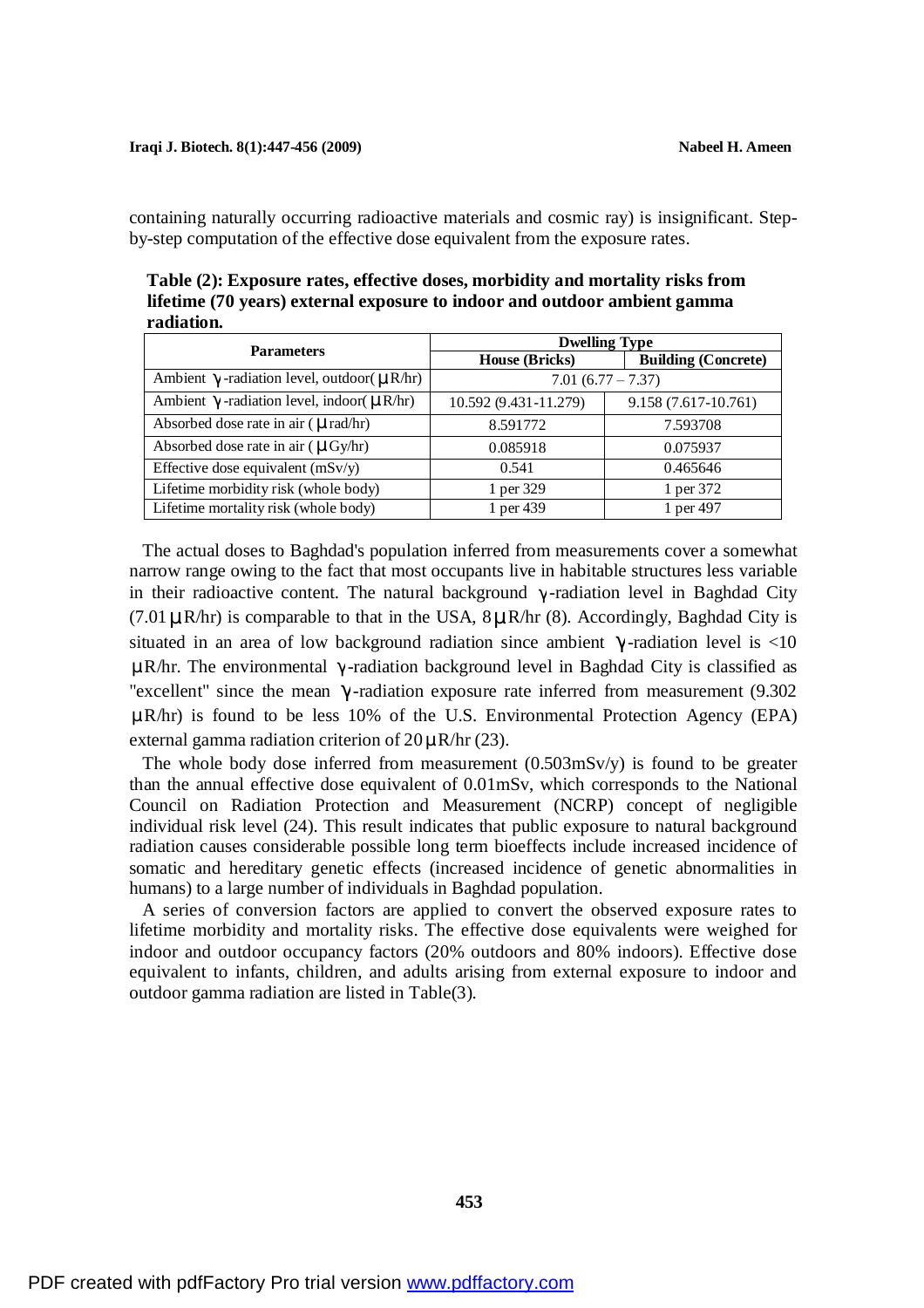| Rank |                                    | ິ<br><b>Dwelling type</b>  |       |  |
|------|------------------------------------|----------------------------|-------|--|
|      | Group                              | <b>Single family house</b> | Flat  |  |
|      | Infants $(1 \leq age(y) \leq 2)$   | 0.699                      | 0.618 |  |
|      | Children $(2 \leq age(y) \leq 18)$ | 0.602                      | 0.532 |  |
|      | Adults (age(y) $>18$ )             | 0.541                      | 0.478 |  |

 **Table(3): Ranking of exposed groups in Baghdad population on the basis of the radiation dose administered (age-dependent radiation dose).** 

 The radiation dose administered is correlated with response or damage produced by using a statistical linear, no-threshold (LNT) dose-response model (Eq.4). The biological effects of natural background radiation are expressed in statistical terms due to biological variability accounts for a difference in sensitivity among individuals and a wide variation in susceptibility to radiation damage exists among different types of cells and tissues. The results of quantitative risk assessment are written in Table  $(4)$  in the following form (Risk = Number of injuries or deaths per number of people exposed to hazard).

|                       | <b>Radiation Risk</b>            |                                  |                                   |                                   |  |
|-----------------------|----------------------------------|----------------------------------|-----------------------------------|-----------------------------------|--|
| <b>Cancer</b>         | <b>Single family house</b>       |                                  | Flat                              |                                   |  |
|                       | <b>Mortality</b><br>(per million | <b>Morbidity</b><br>(per million | <b>Mortality</b><br>(per million) | <b>Morbidity</b><br>(per million) |  |
| <b>Bladder</b>        | 113                              | 227                              | 100                               | 200                               |  |
| Bone surface          | 18                               | 37                               | 16                                | 33                                |  |
| <b>Breast</b>         | 75                               | 151                              | 66                                | 133                               |  |
| Colon                 | 321                              | 568                              | 284                               | 501                               |  |
| Leukemia(Bone marrow) | 189                              | 189                              | 167                               | 167                               |  |
| Liver                 | 56                               | 75                               | 50                                | 66                                |  |
| Lung and Bronchus     | 321                              | 340                              | 284                               | 301                               |  |
| Oesophagus            | 113                              | 113                              | 100                               | 100                               |  |
| Ovary                 | 37                               | 37                               | 33                                | 33                                |  |
| Skin                  | 7                                | 3787                             | 6                                 | 3346                              |  |
| Stomach               | 416                              | 454                              | 368                               | 401                               |  |
| Thyriod               | 30                               | 302                              | 26                                | 267                               |  |
| Remainder             | 189                              |                                  | 167                               |                                   |  |
| Whole body            | 2272                             | 3029                             | 1935                              | 2604                              |  |

**Table (4): Lifetime (70 years) possible cancer mortality and morbidity risks to various body organs and tissues as a result of external exposure to indoor and outdoor gamma radiation.** 

The health risk estimations are carried out by using the linear, no-threshold (LNT) doseresponse model (Eq.4) and the risk factors listed in Table(1). The risk of developing blood cancer (leukemia) as a result of the irradiation of the bone marrow is calculated to be 1 in 5434 exposed individuals, while the risk of developing bone cancer is calculated to be 1 in 55555. The likelihood of developing fatal cancer in Baghdad population associated with natural background radiation exposure (0.21%) is equivalent to the risk of dying of lung cancer or heart disease related to cigarette smoking at a rate of 1 cigarette per 6 days. If the entire breeding Baghdad's population received a radiation dose of  $0.503 \text{mSv.y}^{-1}$  from external exposure to ambient gamma radiation, then the probability of having hereditary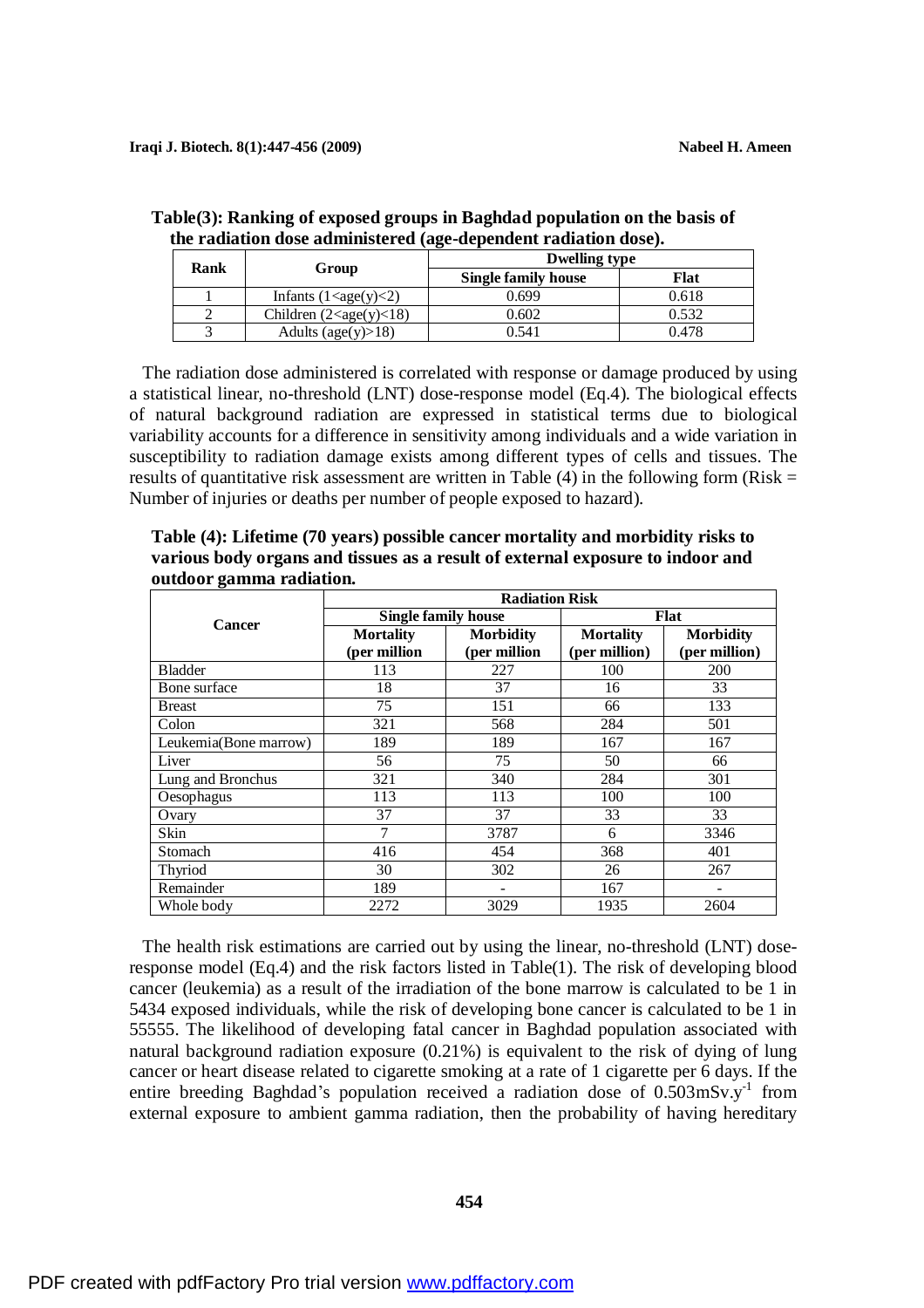genetic damage (increasing the mutation rate in chromosomes and genes, affects future generations) is estimated to be occurs at a rate of about 1 per 2838 or 352 per million in parents who were irradiated before conception occurred. The extent of occupants risks are mainly influenced by the type of residential building and materials of construction since occupants spend most of their time indoor and because indoor γ -exposure level is greater than outdoor level.

#### **REFERENCES**

- 1. CDC(2003). Radioisotope brief: Cesium-137. The center for disease control and prevention, CDC radiation emergencies, emergency preparedness and response.
- 2. ICRP(1984). Principles for limiting exposure of the public to natural sources of radiation. ICRP publication 39, Pergamon Press, UK.
- 3. Gonzalez, A. J. and Anderer, J. p(1969). Radiation versus radiation. Nuclear Energy in Perspective, I.G.E.A, Bull, p.21-29.
- 4. Blatz, H.(1959). Radiation hygiene handbook. McGraw-Hill, New York.
- 5. Richard, J. W.(1998). Hazardous wastes, sources, pathways, receptors. John Wiley and Sons, Inc.
- 6. U.S. Environmental Protection Agency EPA(1989). Risk assessment guidance for superfund: Environmental evaluation manual. EPA/5401/1-69/001A, OSWER Directive 9285.7-01, Washington, DC.
- 7. National Academy of Sciences(1983). Risk assessment in the Federal Government: Managing the Process. National Academy Press, Washington, DC.
- 8. Idaho State University (2003). Radiation and risk. Radiation information networks.
- 9. Marouf, B. A.; Mohamad, A. S. and Taha, J. S.(1993). Assessment of exposure rate and collective effective dose equivalent in the City of Baghdad due to natural gamma radiation. The science of the total environment, Elsevier Science Publishers B.V., Amsterdam, 0048-9697/93, 133: 133-137.
- 10. Davis, M. L., and Cornwell, D. A.(1991). Introduction to environmental engineering", Mc-Graw Hill, Inc., pp. 737.
- 11. UNSCEAR(1993). Sources and effects of ionizing radiation. United Nations Scientific Committee on the effects of ionizing radiation, report to the general assembly, with Scientific Annexes, United Nations.
- 12. Al-Mashhadani, M. H. and Hormez, A. H.(1989). Statistics. Iraqi Ministry of Higher Education and Scientific Research, Baghdad University, Wisdom Home, pp.476.
- 13. Patton, D. E.(1993). The ABCs of risk assessment. *EPAJournal*, 19: 10-15.
- 14. Cember, H.(1987). Introduction to health physics. Pergamon Press.
- 15. Masters, G. M.(1991). Introduction to environmental engineering and science. Prentice-Hall, Inc.
- 16. ISCORS(2002). A method for estimating radiation risk from TEDE. International Steering Committee on Radiation Standards, ISCORS Technical Report No.1.
- 17. ICRP(1984). A compilation of the major concepts and quantities in use by ICRP. ICRP Publication 42, Pergamon Press.